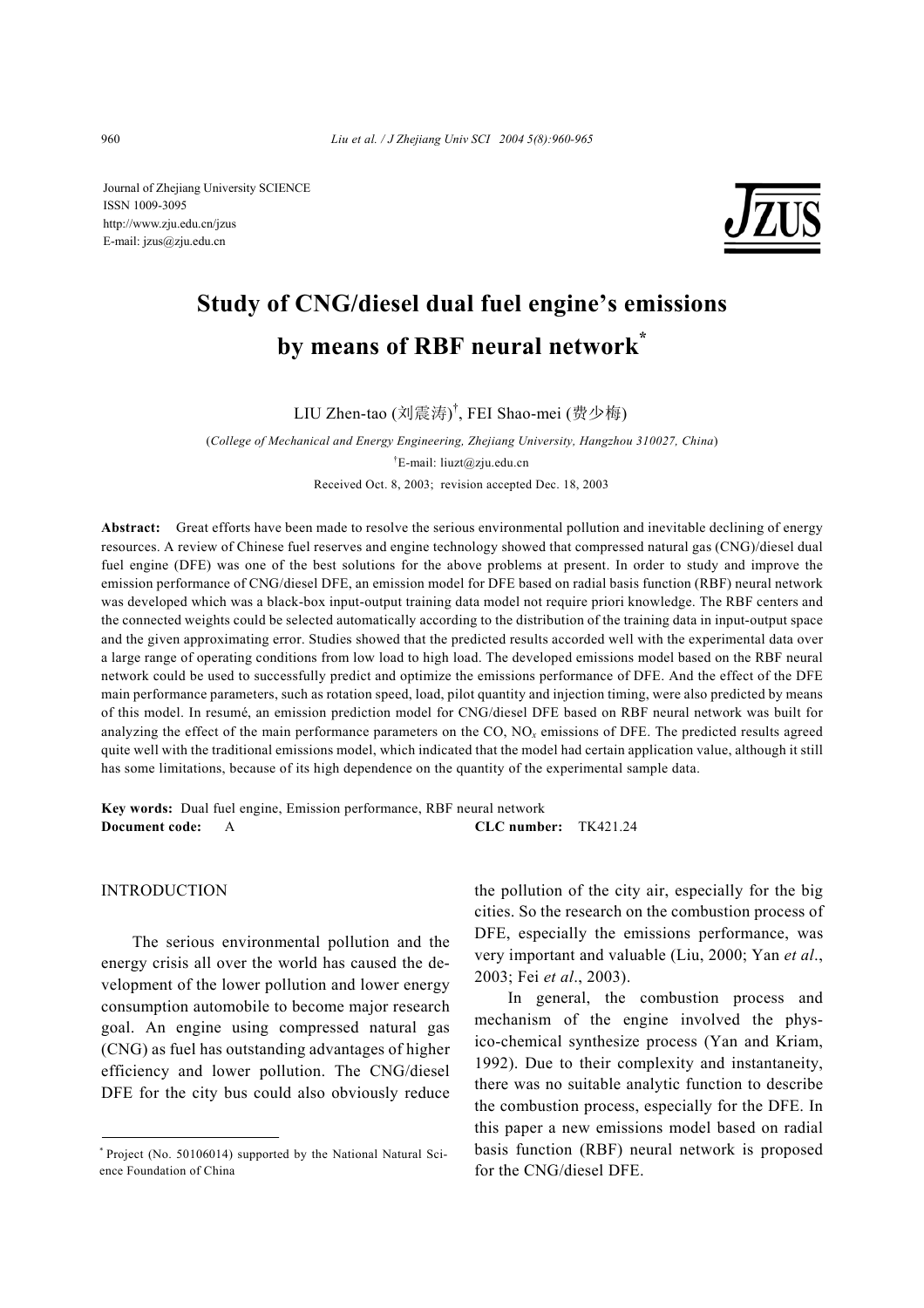# THEORY OF THE RBF NEURAL NETWORK

# **Structure of RBF neural network**

The neural network, especially RBF neural network has become popularity in recent years due to its excellent recognition and prediction capabilities. Radial basis function *Φ*(⋅) was the basis of RBF neural network, and usually was a nonlinear radial symmetrical function (Zhou *et al*., 2001; Korres *et al*., 2002; Ilkivová *et al*., 2002; Kaoru *et al*., 2003). The Gauss function is the core function of the radial basis function; and has two vector parameters  $X$  and  $C$ ; with  $X$  being the independent variable vector of the function, and *C* being the core of the radial basis function. *X*−*C* forms an ellipse with *C* being the center and  $\Phi(X-C)$  being the radius function of the ellipse. The neural network using RBF as neurons function is called RBF neural network.

RBF neural network includes three layers, the first layer is the input layer whose elements conform to the quantity of the input parameters; the second layer is the hidden layer consisting of many radial basis function neurons; the hidden layer nodes are calculated from the Euclidean distance between the center and the network input vectors and then the results are passed on to the radial basis functions; the last layer is the output layer made up of common linear neurons. The RBF neural network structure is shown in Fig.1 (Omatu and Khalid, 1996).

This model has *R* input and *P* output, with the relationship between the input and output in this model being as follows (Omatu and Khalid, 1996):



**Fig.1 Structure of RBF neural network** 

where  $X$ –input vector;  $C_i$ – the center of RBF neural network, a constant vector with the same dimension as  $X$ ;  $R$ –the dimension of the input vector; *M*–neurons number of the hidden layer; *Φ*(⋅)–radial basis function;  $|| X - C_i ||$  –Euclidean distance between *X* and  $C_i$ ; *j*–output node, *j*=1,2,...,*P*;  $w_{ij}$ –the weight value which connected the *i* hidden node with the *j* output node.

## **Operational principle of RBF neural network**

The network structure is shown in Fig.1; where input vector  $X=[a_1, a_2, \ldots, a_N]$ , ideal output  $y_i$  $(j=1,2, ..., P)$ , the actual output  $\hat{y}_i$  and the weight value of the output layer  $w_{ij}$  can be obtained by the RBF neural network which has *R* as input, *M* hidden nodes and *P* output. Choosing Gauss function  $\Phi(x) = \exp(-\lambda x^2)$ ,  $\lambda = 3$  as radial basis function, the actual output  $\hat{y}_i$  is calculated by the following formula:

$$
\hat{y}_j = \sum_{i=1}^M w_{ij} \boldsymbol{\Phi}(\| \boldsymbol{X} - \boldsymbol{C}_i \|)
$$
\n
$$
= \sum_{i=1}^M w_{ij} \exp(-\lambda \| \boldsymbol{X} - \boldsymbol{C}_i \|^2)
$$
\n(2)

Then, the weight value  $w_{ij}$  is adjusted to satisfy the following formula, from which the final result of the RBF neural network can be obtained.

$$
E = \sum_{j=1}^{P} (y_j - \hat{y}_j)^2
$$
  
= 
$$
\sum_{j=1}^{P} \left( y_j - \sum_{i=1}^{M} w_{ij} \boldsymbol{\Phi}(\| \mathbf{X} - \mathbf{C}_i \|) \right)^2 \le E_0
$$
 (3)

# DEVELOPMENT OF THE EMISSIONS MODEL BASED ON RBF NEURAL NETWORK

#### **Development of the model**

Because of the limited experiment units, the quantity of the HC part of  $CH<sub>4</sub>$  could not be obtained, so the model only included the CO, NO*<sup>x</sup>* emission. The structure of the model is shown in Fig.1. The relationship between the input and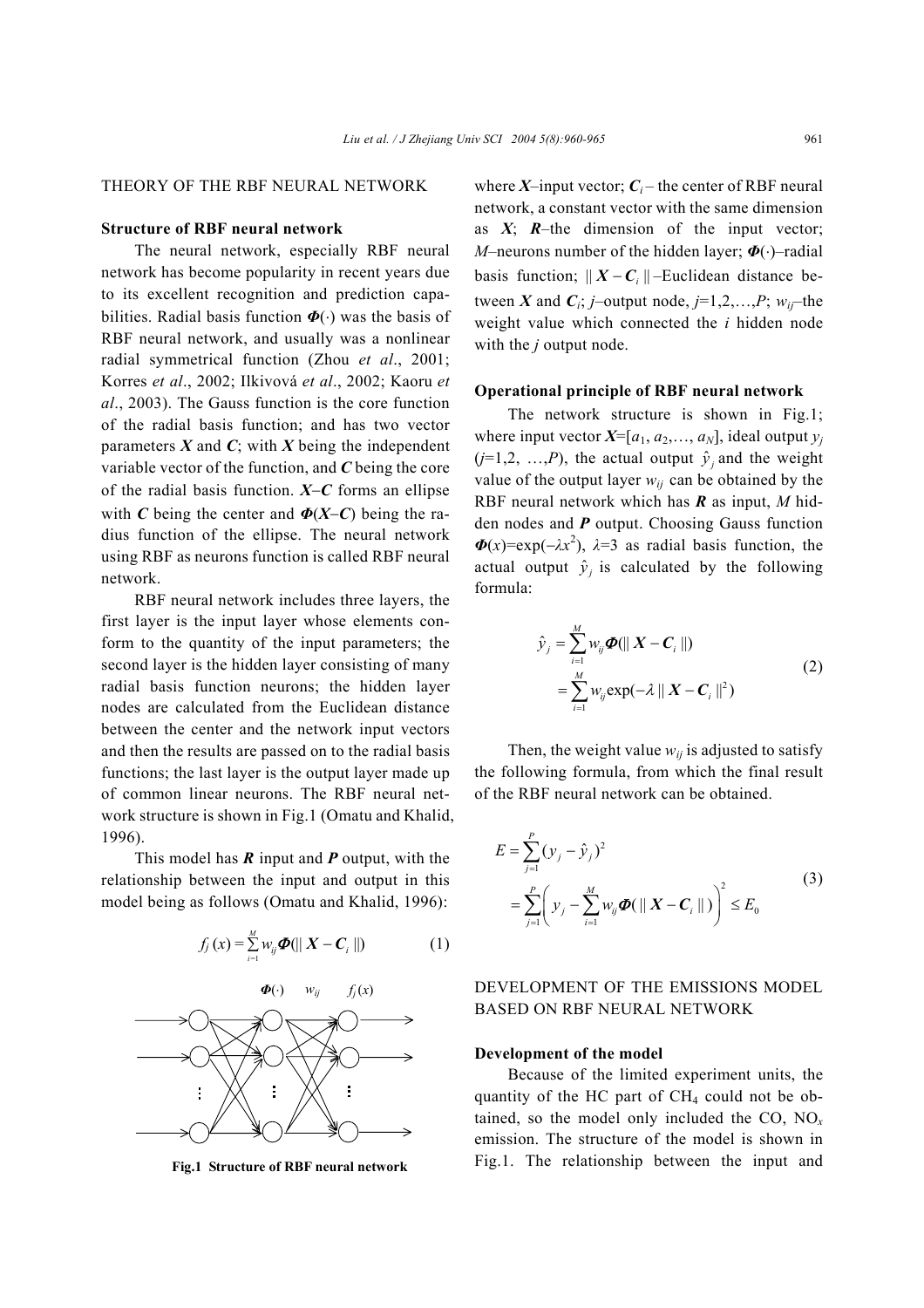output in this model was as follows:

$$
(CO, NOx) = \boldsymbol{\Phi}(n, Gg, Gm, \theta)
$$
 (4)

where (CO, NO<sub>x</sub>)–the quantity of CO, NO<sub>x</sub> emissions  $(\times 10^{-6})$ ; *n*-rotation speed (r/min) varying from 794 r/min to 2814 r/min;  $G_g$ -quantity of natural gas (butterfly valve open %) varying from 15 % to 85 %; *Gm*–pilot (kg/h) varying from 1.1 kg/h to 4.8 kg/h; *θ*–injection timing (°CA) varying from 15 °CA to 20 °CA.

The input layer nodes' number was chosen to be the same as that of the input parameters, *R*=4, the output layer nodes' number which was the same as that of the output parameters,  $P=2$ , and  $E_0$  was set to 0.15%. The training data were obtained from the test, and the specifications of the test engine are given in Table 1. There were 100 groups experimental data over the operation conditions from light load and low rotate speed to heavy load and high rotate speed using for training the RBF neural network, and 20 group test data over the large range operation conditions using for verifying the model. After training the network using the experimental data, the sum-squared error could reach up to predicted 0.15% precise after about 15000 cycles, the convergence of the weights was shown in Fig.2. And the hidden layer nodes' number *M* also confirmed, where the hidden layer nodes' number was 11.

#### **Verification of the model**

The model was also verified on a dual fuel engine with specifications:  $D \times S = 108$  mm $\times 125$  mm, rated power/rotation speed=112 kW/2800 r/min. Fig.3 showing that the simulated results and test results for CO,  $NO<sub>x</sub>$  emissions under 13 operating conditions were in good agreement indicated that the model can be used to predict the CO, NO*<sup>x</sup>* emissions of DFE.

PREDICTION OF CO, NO*x* EMISSIONS BY MEANS OF THE MODEL

The purpose for developing this model was to

**Table 1 Specifications of the test engine** 

| Type                       | 6108                                   |
|----------------------------|----------------------------------------|
| $D\times S$                | $108 \text{ mm} \times 125 \text{ mm}$ |
| Capacity                   | 6.87 L                                 |
| Compression ratio          | 16                                     |
| Injection timing           | $18 °CA \pm 2 °CA$                     |
| Rated power/rotation speed | 112 kW/2800 r/min                      |



**Fig.2 Convergence of the weights**



**Fig.3 Comparison of simulated results with test results** (a) CO emission; (b) NO*x* emission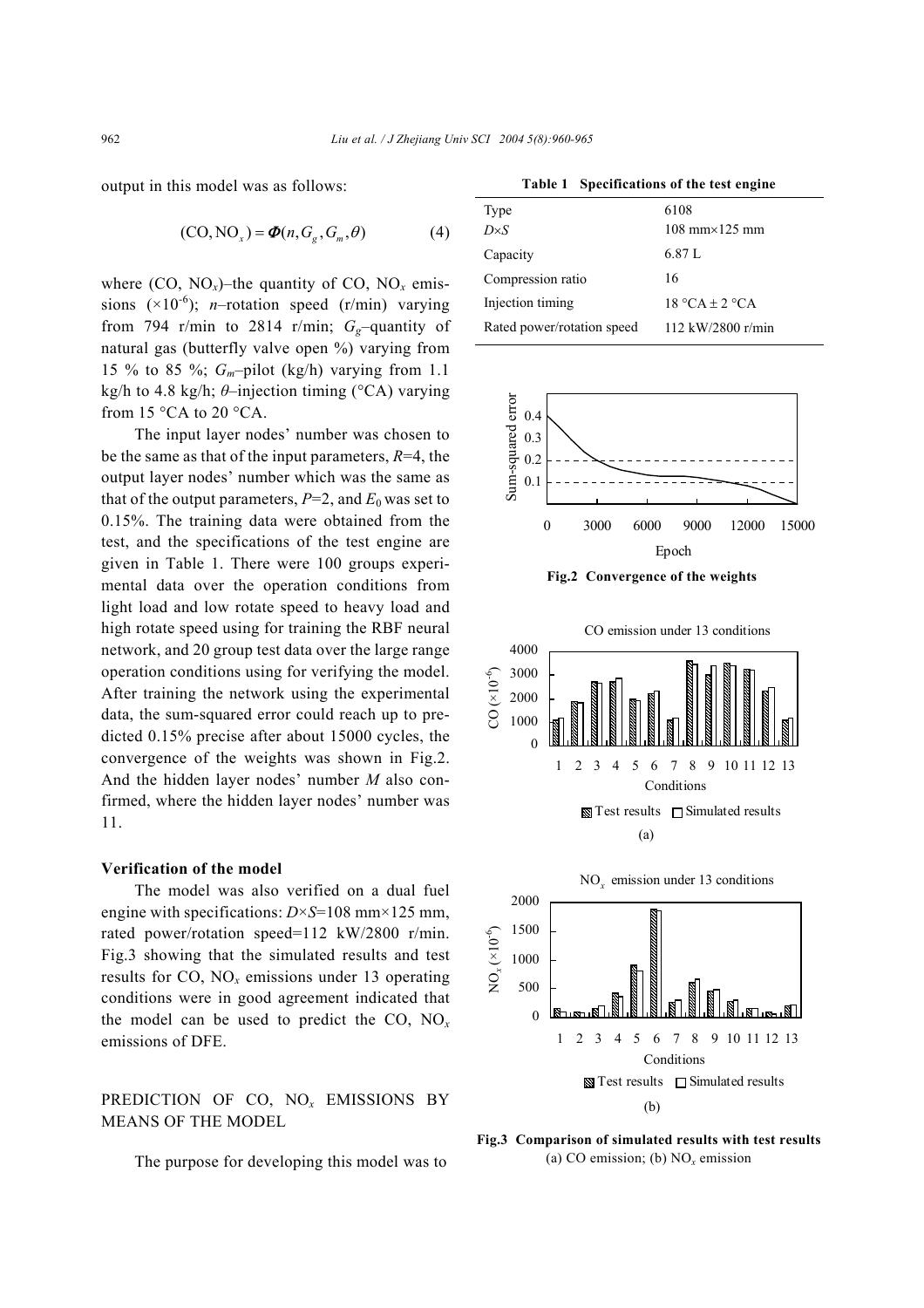use it to predict the CO,  $NO<sub>x</sub>$  emissions of the DFE. The following were the effects of several main operating parameters variation on the CO, NO*<sup>x</sup>* emissions by means of the model.

#### **Effect of rotate speed**

Fig.4 on variation of CO, NO*x* emissions with rotate speed under certain conditions  $(G_m=2.5 \text{ kg/h})$ ,  $\theta$ =18 °CA,  $G_e$ =25%) shows that CO emission increased with increase of rotate speed. This occurred as with shortening of combustion time, CO could not be oxidated completely by increasing rotate speed. However, the NO*x* emission was decreased with increasing rotate speed. This was due to the early decrease in heat output and the reduction in the cylinder due to the increase of rotate speed. Therefore the time and temperature of the nitrogen in it was shortened and lowered, so the  $NO<sub>x</sub>$  emission was reduced.

### **Effect of CNG quantity**

The effect of the CNG quantity on the CO and  $NO<sub>x</sub>$  emissions are shown in Fig.5 under certain condition ( $n=2800$  r/min,  $G_m=2.5$  kg/h,  $\theta=18$  °CA). The effect of the CNG quantity had the same effect as that engine load, so here the engine load is used to show the effect of the CNG quantity. Increasing CNG quantity increased the quantity of heat output and the maximum temperature in the cylinder. Therefore, the combustion process finished adequately, so the CO emission was reduced and the NO*x* emission was increased.

# **Effect of pilot**

Fig.6 on the effect of pilot quantity on CO, NO*x* emissions under light load condition (*n*=1700 r/min,  $G_g$ =25%,  $\theta$ =18 °CA) shows that variation of the  $NO<sub>x</sub>$  emission was not obvious even increasing quantity of pilot, but that the CO emission was reduced, because the quantity of natural gas in the cylinder was little under light load, so even the quantity of pilot, the early heat output and the increase in the maximum temperature in the cylinder, varied the  $NO<sub>x</sub>$  emission little; but the CO emission was reduced due to the intense oxidation of NO*x*.



**Fig.4 Effect of rotate speed on (a) CO emission and (b) NO***x* **emission**



**Fig.5** Effect of  $G_g$  on (a) CO emission and (b)  $NO_x$ **emission**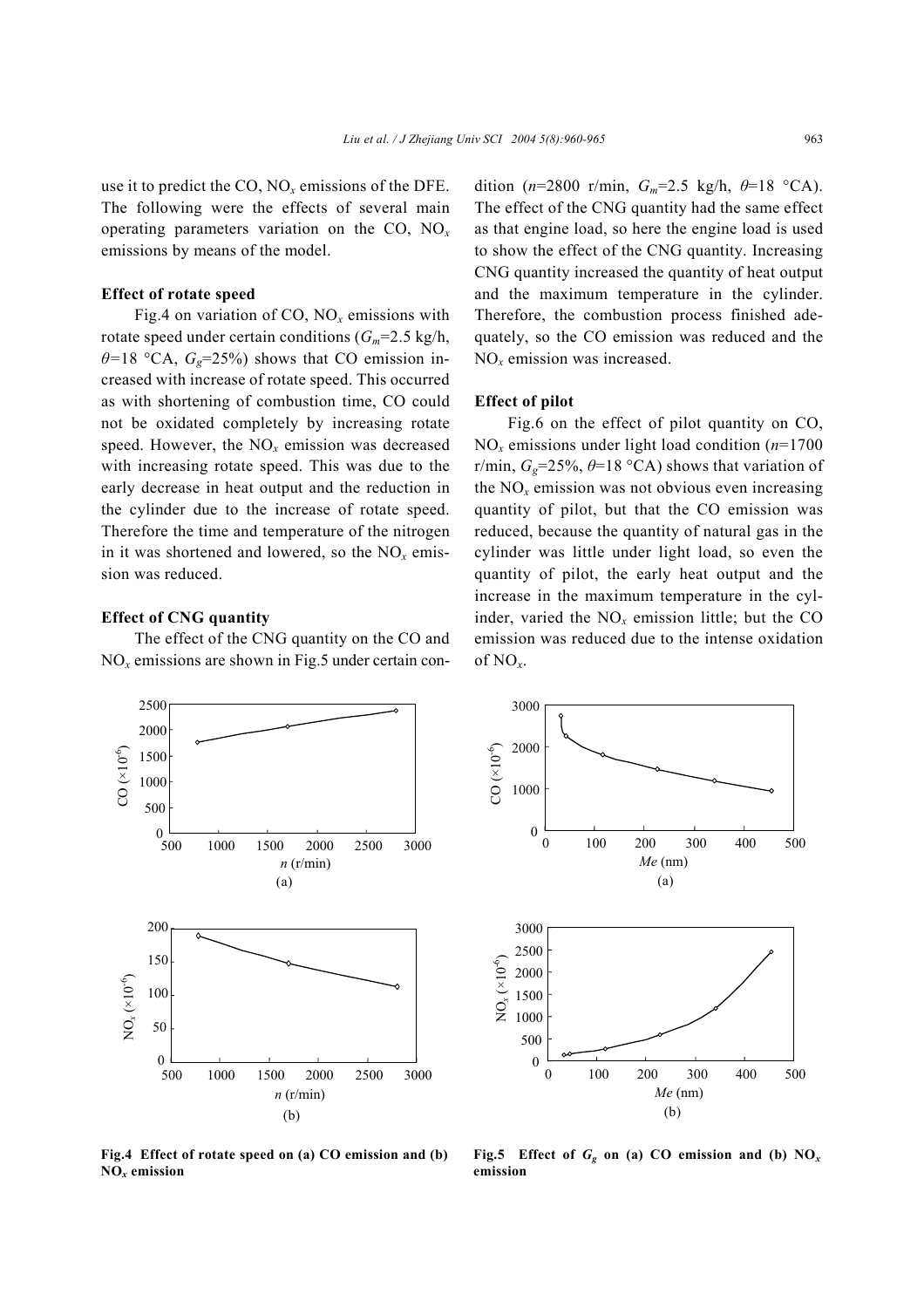Fig.7 on the effect of pilot quantity on CO, NO*x* emissions under heavy load (*n*=1700 r/min,  $G<sub>g</sub>=75\%, \theta=18$  °CA) shows that the CO emission was less than that under light load but that the NO*<sup>x</sup>* emission was much higher than that under light load. With increase in the quantity of pilot and the natural gas in the cylinder, the CO emission was reduced and the NO*x* emission was increased due to the increasing of the ignition energy and the gross heat output.

#### **Effect of injection timing**

Fig.8 on the effect of injection timing on the CO, NO*x* emissions under light load (*n=*1700 r/min,  $G<sub>g</sub>=25\%, G<sub>m</sub>=2.5$  kg/h) shows that with increasing of injection timing, the CO emission and NO*<sup>x</sup>* emission were not monotonously increased or reduced. It meant that there was optimal injection timing for the lowest CO, NO*x* emissions under light load. The same results could be seen in Fig.9 under heavy load condition (*n*=1700 r/min,  $G<sub>g</sub>=85\%, G<sub>m</sub>=2.5$  kg/h). Simulated results (Fig.8) and Fig.9) showed 16 °CA was the optimal injection timing in this DFE.

# **CONCLUSION**

1. An emission prediction model for CNG/ diesel dual fuel engine based on RBF neural network was built for analyzing the effect of the main parameters on the CO, NO*x* emissions of DFE. The simulated results agreeing quite well with the traditional emissions model indicates that the model has certain application value.

2. Verification of the model also proved that the simulated results showed good agreement with the test data. Therefore the model can be proposed as theoretical foundation for predicting the performance and emissions. In practice the model can be used as an important method for improving and optimizing parameters of the DFE.

3. The model still has limitations, because it is highly dependent on the number of the experimental sample data.





**Fig.6 Effect of quantity of pilot under light load on (a) CO emission and (b) NO***x* **emission**

**Fig.7 Effect of quantity of pilot under heavy load on (a) CO emission and (b) NO***x* **emission**